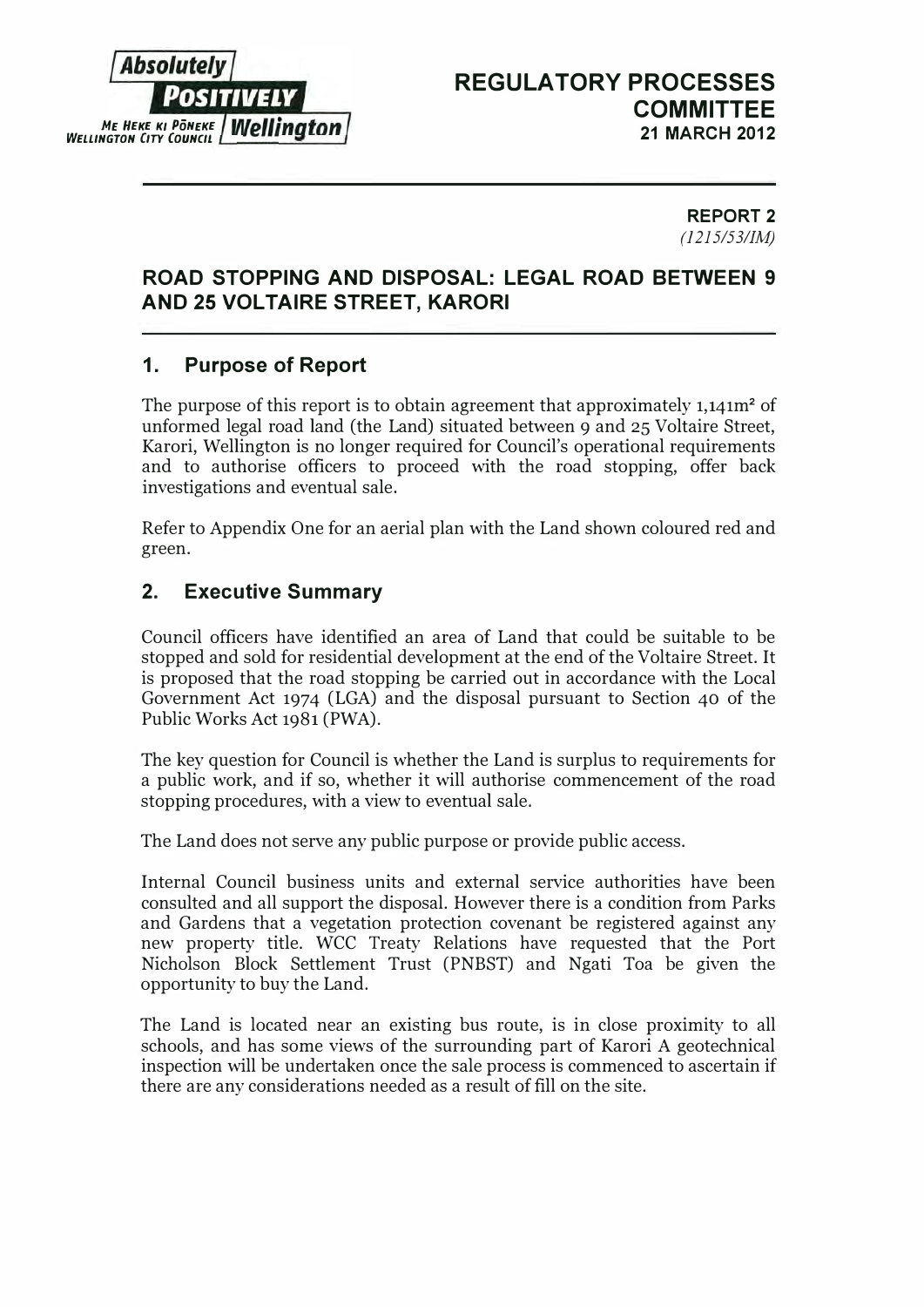## 3. Recommendations

Officers recommend that the Committee:

- 1. Receive the information.
- 2. Recommend that the Council, pursuant to section 40 of the Public Works Act 1981:
	- (a) Agree that approximately  $1,141m^2$  (subject to survey) of unformed road (Road Land) situated between 9 and 25 Voltaire Street, Karori is not required for a public work.
	- (b) Authorise Council officers to commission a section 40 report from suitably qualified consultants to identify whether the Road Land must be offered back to its former owner or their successor, or whether an exemption from offer back applies under section 40(2),  $40(3)$  or  $40(4)$ .
	- (c) Delegate to the Chief Executive Officer the power to either offer the area of unformed legal road land back to its former owner(s) or their successor(s), or to approve the exercise of exemptions from offer back under section  $40(2)$ ,  $40(3)$ , or  $40(4)$  PWA(if appropriate).
- 3. Recommend that the Council:
	- (a) Authorise Council officers to initiate the road stopping process for the Road Land in accordance with section 342 and the Tenth Schedule of the Local Government Act 1974.
	- (b) Delegate to the Chief Executive Officer the power to formally approve the road stopping and issue the public notice to declare the Road Land stopped as road subject to all statutory and Council requirements being met and no objections being received.
	- (c) Approve the disposal of the Road Land (subject to the proposed road stopping being successful).
	- (d) Delegate to the Chief Executive Officer the power to negotiate the terms of sale and enter into a sale and purchase agreement in respect of Road Land situated between 9 and 25 Voltaire Street, Karori, either with the former owner, or their successor, or the Port Nicholson Block Settlement Trust, or Ngati Toa, or the successful purchaser following the Road Land being marketed for sale.
	- 4. Note that if objections are received to the road stopping public notice, a further report will be presented to the Committee for consideration.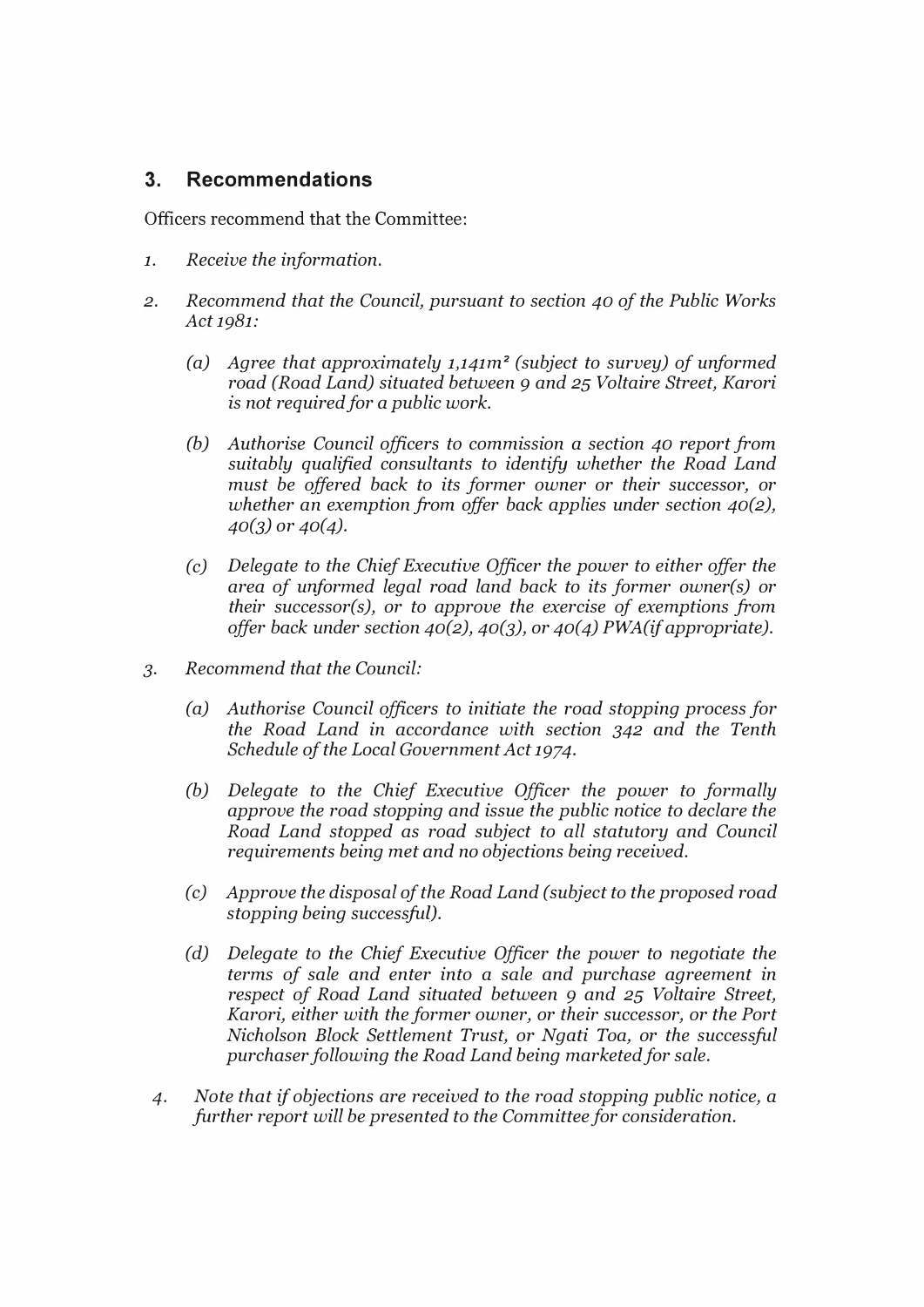# 4. Background

The area of Karori where the subject land is situated was subdivided and developed in the 1960s for Manchester Unity. The Land provided a handy location to place fill obtained from cutting earthworks during the formation of Voltaire Street but nothing other than that.

The Land is approximately 1,141m2 slopes moderately down towards Wrights Hill Road and is currently covered in mature native trees, shrubbery and grass. WCC Parks and Gardens consider the regenerating bush to be significant and have required protection of the vegetation, shown green on the aerial plan in Appendix One.

The land is not on Greater Wellington Regional Council's selected land use register which records sites used for storing or disposing of hazardous substances.

Officers believe the Land is not required for a public work so is therefore investigating its possible disposal.

# 5. Discussion

## 5.1 Fill present on the site

There is fill present on the Land but appears to be minor. The depth of the fill and any stability issues would have to be confirmed by a geotechnical report. However, from visual inspection of the site, it would appear that the fill is generally less than one metre. Given this and the uncertain nature of the road stopping process, officers consider it prudent to wait until the road stopping and sale process is more certain before arranging a geotechnical investigation.

In the event of sale, Council would disclose that there is fill on the site and at the very least obtain a visual inspection and report from a geotechnical engineer.

#### 5.2 Offer back investigations

Should the recommendations of this report be approved, then officers would commission a section 40 PWA report from suitably qualified consultants. This would identify whether the land has to be offered back to its former owner or their successor (in probate), or whether an exemption applies.

#### 5.3 Options

Due to the Land's size, shape and location officers consider that it is appropriate that Council pursue stopping and selling it rather than it being offered to an adjoining neighbour and amalgamated with an existing property.

Depending on the outcome of section 40 PWA investigations Council may have to offer the land to the former owner or their successor (in probate).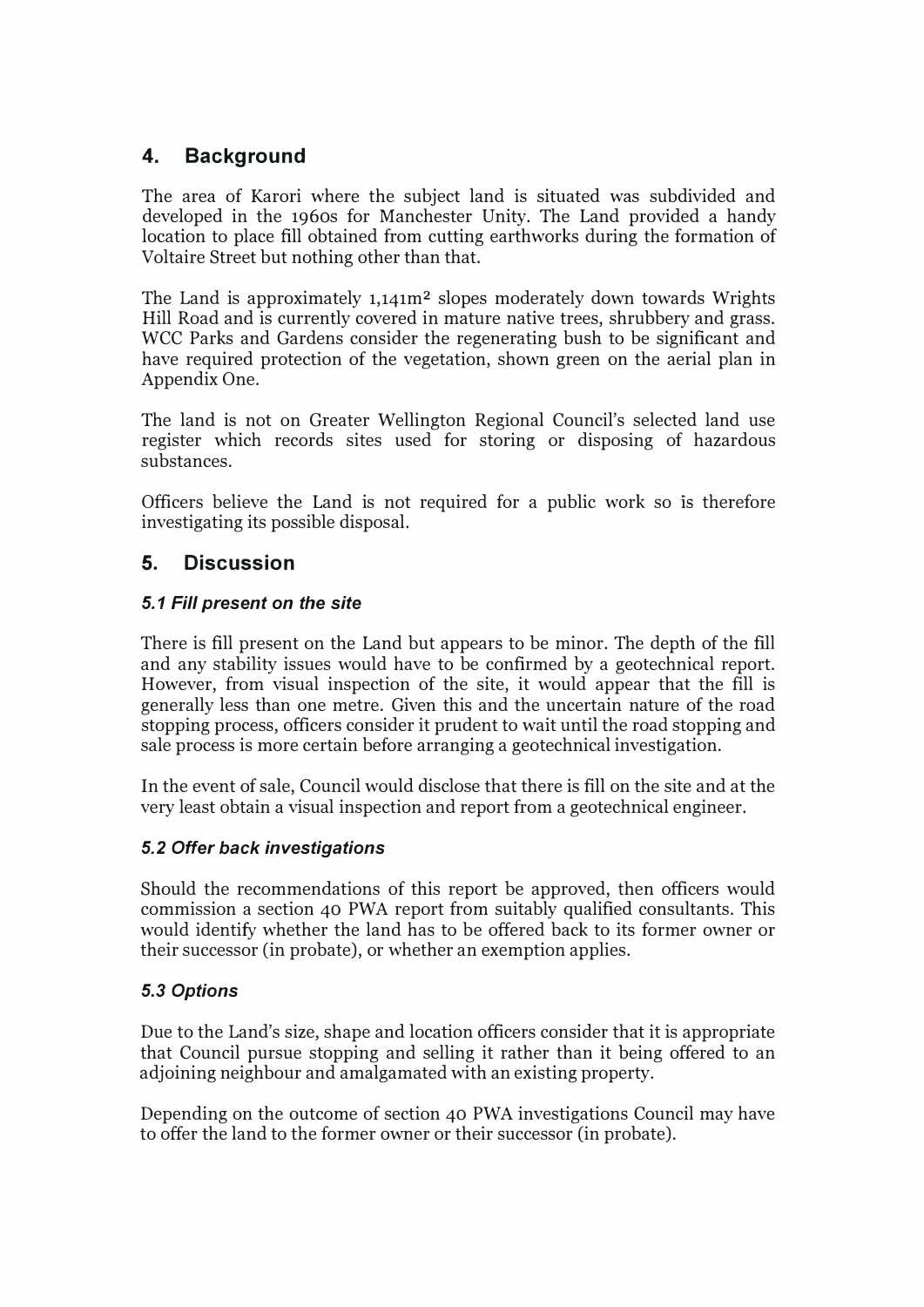If the former owner or their successor were not interested, then officers would offer the Land to PNBST and Ngati Toa or market the Land for sale on the open market.

As with the sale of any Council land, all costs to facilitate a disposal would be met by the proceeds of sale.

#### 5.4 Consultation

As part of the road stopping process, service authorities and all internal business units have been consulted and none object to the proposal.

City Housing confirmed that the land was not suitable for their requirements, and Treaty Relations gave their consent noting that PNBST and Ngati Toa would like to be given the opportunity to buy the Land.

Neighbouring property owners have been sent letters advising of the road stopping proposal, keeping them updated on progress. None of the property owners responded. All property owners and any tenants where a property is rented will have the opportunity to comment when the full public consultation is carried out later in the process. Any issues that are raised at this stage will be considered and addressed as part of that process.

If the road stopping proposal is successful front yard rule requirements will be triggered, in respect of two properties on the opposite side of Voltaire Street. These affects are minimal given the positioning of the existing dwellings and officers will ensure that the owners of these properties fully understand the impact on them.

A summary of the consultation with the relevant service authorities and internal business units is below.

| Service Provider /<br><b>Business Unit</b>     | <b>Condition</b>                                                                                                                                                                                     |
|------------------------------------------------|------------------------------------------------------------------------------------------------------------------------------------------------------------------------------------------------------|
| <b>Wellington Electricity</b><br>Lines Limited | There are overhead electricity lines in the vicinity,<br>approval given subject to standard provisions<br>being complied with.                                                                       |
| <b>WCC Treaty Relations</b>                    | Should the road stopping proposal be successful,<br>and there being no Section 40 PWA offer back<br>requirement, PNBST and Ngati Toa would like a<br>first right of refusal.                         |
| WCC Public Drainage /<br>Capacity              | There are main water pipes running through the<br>Wrights Hill accessway next to the subject land.<br>Council's Public Drainage Engineer has requested<br>a one metre clearance to the new boundary. |
| <b>WCC Road and Traffic</b><br>Maintenance     | Require the remaining legal road width to be no<br>less than 15 metres.                                                                                                                              |

Conditional consent has been obtained from: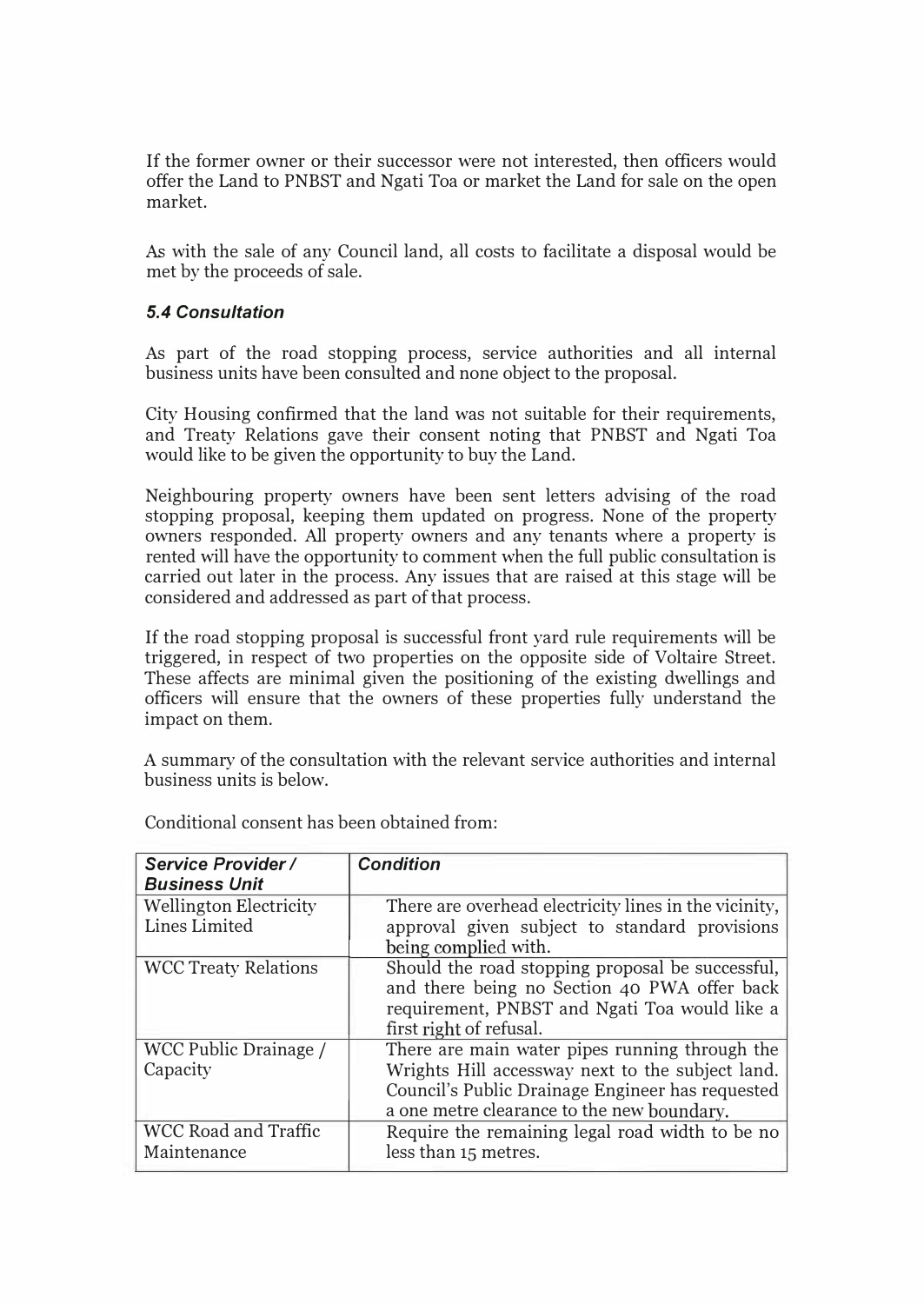| Parks and Gardens                             | Require that approximately 658 m <sup>2</sup> of the Land<br>have a covenant protecting all the native bush<br>and trees upon it.                                                                                            |
|-----------------------------------------------|------------------------------------------------------------------------------------------------------------------------------------------------------------------------------------------------------------------------------|
| <b>Development Planning</b><br>and Compliance | Recommend that the residual part of the Land,<br>being $483$ m <sup>2</sup> , be restricted to one household unit<br>(in keeping with the rest of the street) and that its<br>footprint be restricted to 180m <sup>2</sup> . |
| <b>WCC Street Lighting</b>                    | Recommend that the new boundary adjoining the<br>Wrights Hill Rd pedestrian access pathway be re-<br>aligned to clear lamp posts by $3.2 - 3.8$ metres.                                                                      |

Unconditional consent has been obtained from:

- Nova Gas
- Downer EDI (Telstra Clear & Telecom)

Officers are satisfied that the above Service Authority, and Council requirements can be met and that the Land between 9 and 25 Voltaire Street, Karori can be stopped and sold.

## 5.5 Significance Policy/ Strategic Assets

Under Council's Significance Policy, the sale of the Land would not be deemed significant.

## 5.6 Climate Change Impacts and Considerations

Officers believe that there are no significant climate change impacts.

## 5.7 Long-Term Council Community Plan Considerations

This proposed road stopping has no overall impact on the LTCCP.

## 5.8 Next Steps

Should the recommendations of this report be approved, the next steps in the road stopping and sale process are as follows:

- Undertake a survey to define the total area of unformed legal road land that is proposed to be stopped
- Public notification of the intention to stop the road land
- Receive objections (if any), negotiate and refer back to the Regulatory Processes Committee / full Council, and to an Environment Court hearing (if required)
- Commission a PWA section 40 report from a suitably qualified consultant
- Obtain the Chief Executive Officer's approval of PWA section 40 report recommendations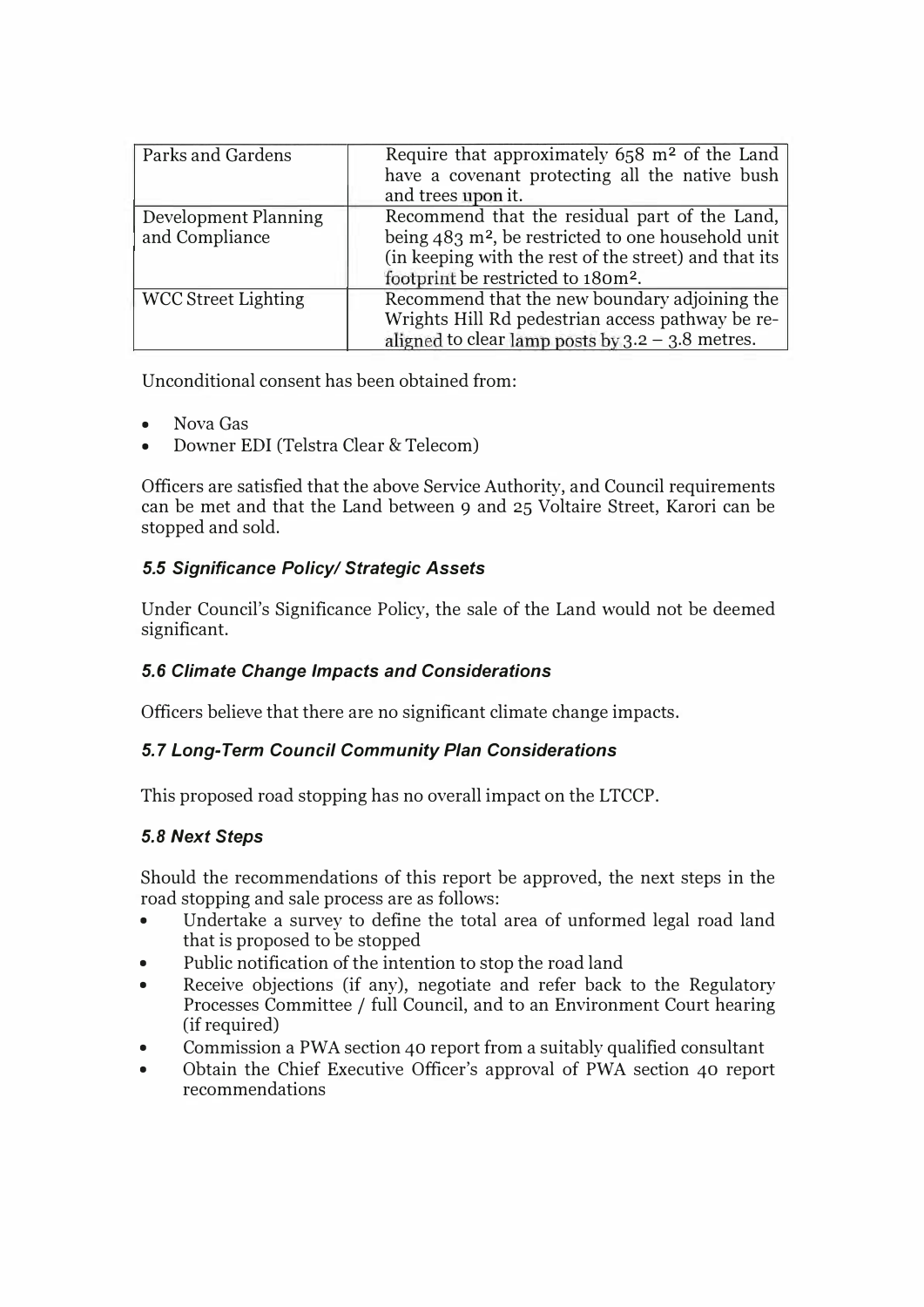If the road stopping proposal is still in effect, then -

- Undertake public notification that the road is stopped
- Obtain a current market valuation
- Depending on the outcome of offer back, and offer to iwi, attend to settlement and transfer with either,
	- the former owner their or successor (in probate); or
	- PNBST or Ngati Toa; or
	- a private party after marketing the land for sale by tender on the open market.

# 6. Conclusion

Following internal and external consultation, Council officers believe that approximately 1,141m2 of unformed legal road land that is situated between 9 and 25 Voltaire Street, Karori, is no longer required for the Council's operational requirements and should be declared surplus.

It is therefore recommended that the Regulatory Processes Committee recommends to Council that the land be declared surplus, and to authorise officers to initiate the road stopping procedure and sale.

Contact Officer: John Vriens, Senior Property Advisor, Property Services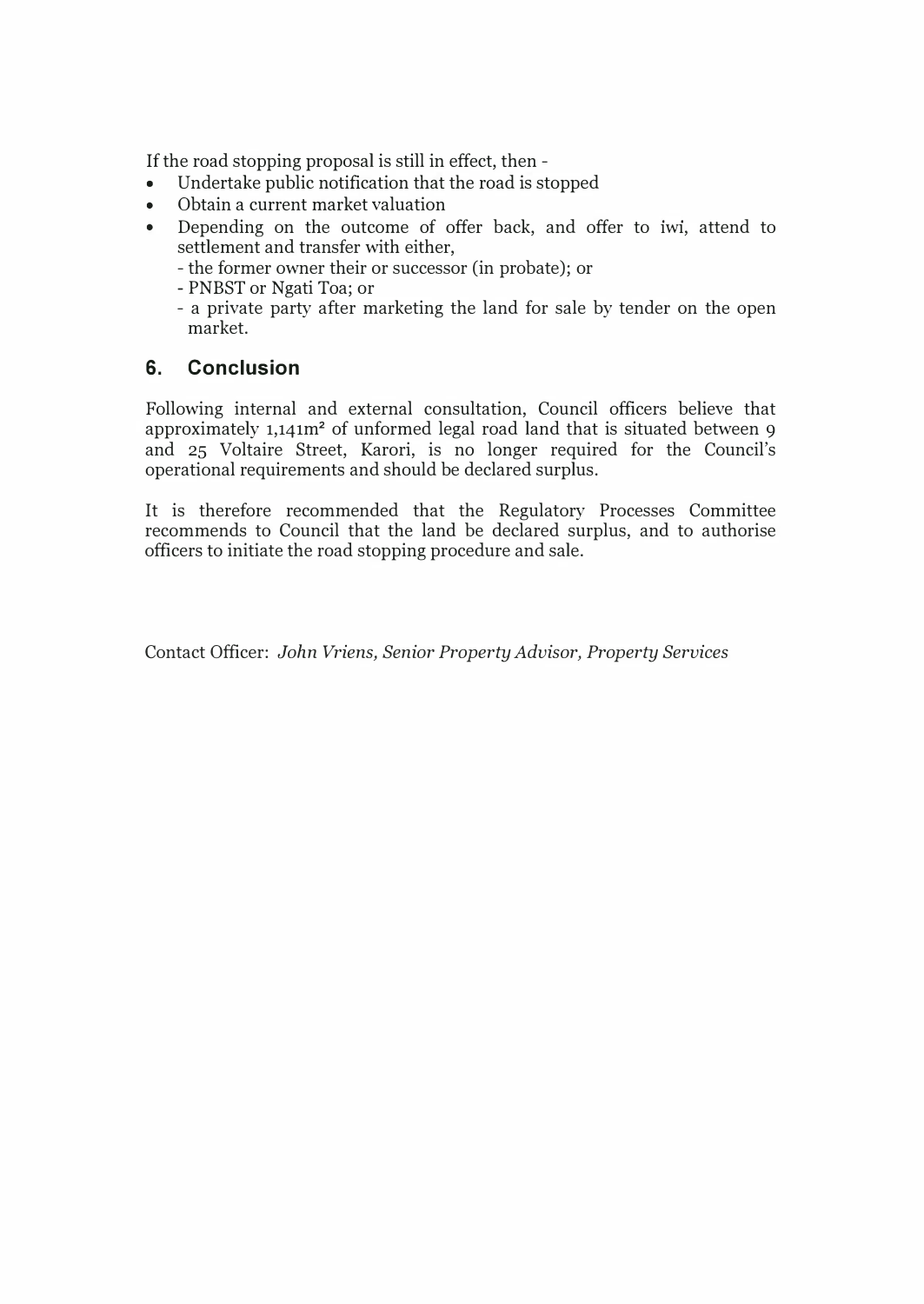# Supporting Information

#### 1) Strategic Fit / Strategic Outcome

In line with the Council's financial principles, assets that are declared surplus to strategic or operational requirements are sold.

#### 2) LTCCPjAnnual Plan reference and long term financial impact

This report is a step towards the possible sale of the legal road. At this stage, the expected income from the sale of the road has not been quantified as obtaining a valuation will be carried out later in the road stopping process.

The costs associated with this proposal will be met by the proceeds of sale. This proposal will benefit the Council in financial terms as once the road land is stopped and sold Council will receive the revenue from the sale, and the new private owners will pay rates.

## 3) Treaty ofWaitangi considerations

There are no Treaty of Waitangi implications.

The PNBST and Ngati Toa to be given the opportunity to acquire the Land (subject to the outcome of Section 40 Public Works Act 1981 investigations).

#### 4) Decision-Making

This is not a significant decision. This report sets out the Council's options under the relevant legislation and under the Council's 2011 Road Encroachment and Sale Policy.

#### 5) Consultation

Consultation with the relevant internal business units has been carried out. They have all advised that they have no objection to the proposed road stopping. The consent from Treaty Relations requested that the PNBST and Ngati Toa be given first right of refusal.

Service Authorities have been consulted with their standard general conditions noted.

## 6) Legal Implications

All legal implications relevant to this road stopping such as public consultation requirements and offer back investigations have been considered and are contained in this report.

Any Agreement for Sale and Purchase will be prepared by Council's lawyers, and a solicitor certificate issued.